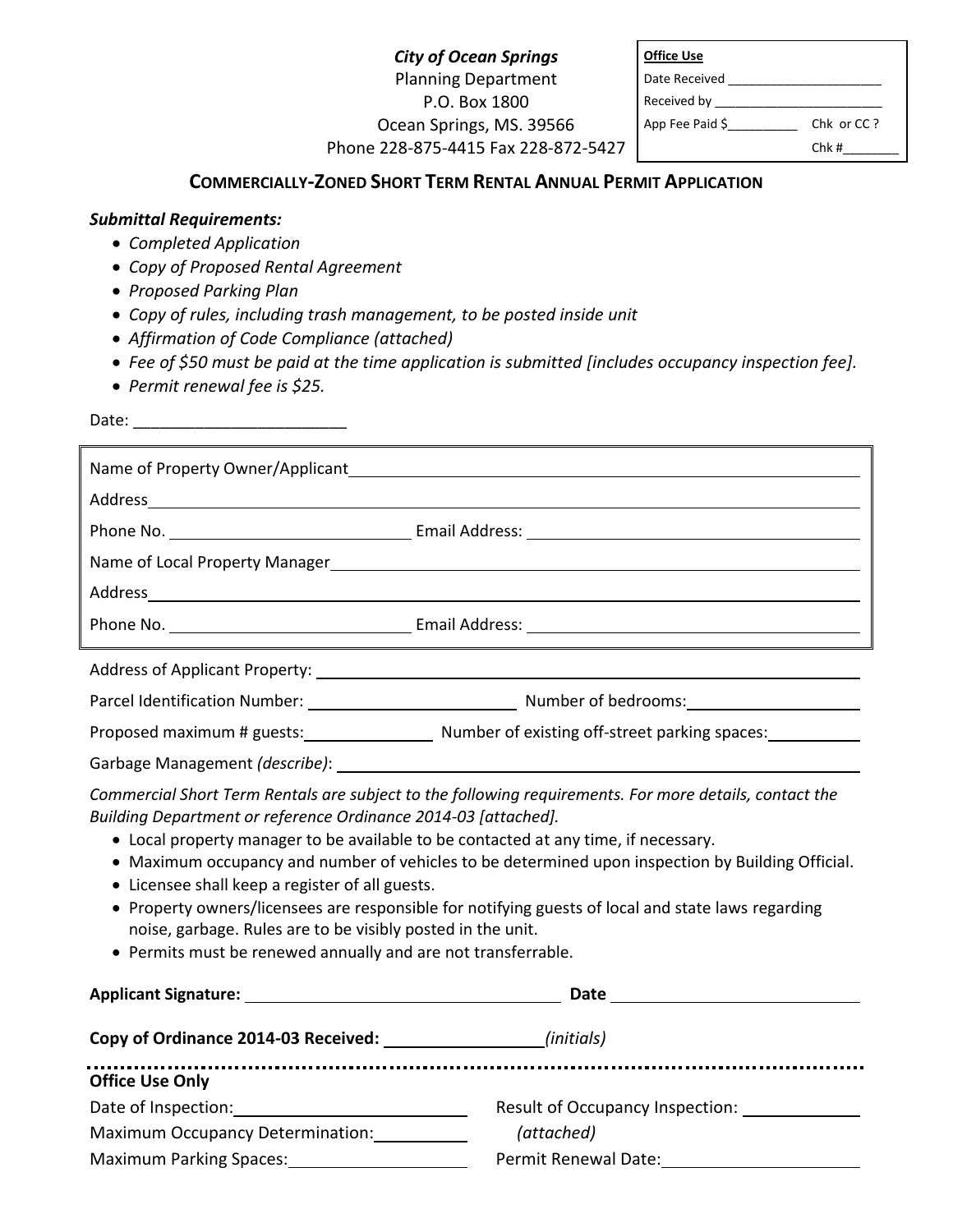## **Affirmation of Codes/Regulations**

I, (print name) hereby certify that:

- 1. I am the owner of the property that is the subject of this application and that I have read and understand the requirements as outlined in the application.
- 2. There are no outstanding City of Ocean Springs property taxes or special assessments on the parcel(s).
- 3. The property included in this application is, to the best of my knowledge, in compliance with all applicable building codes, zoning requirements, and deed restrictions and/or covenants.

I further acknowledge that the information provided herein is true and correct to the best of my knowledge.

| Owner(s) Name:          |      |
|-------------------------|------|
| Parcel ID(s):           |      |
| Date Property Acquired: |      |
| Owner's Signature       | Date |